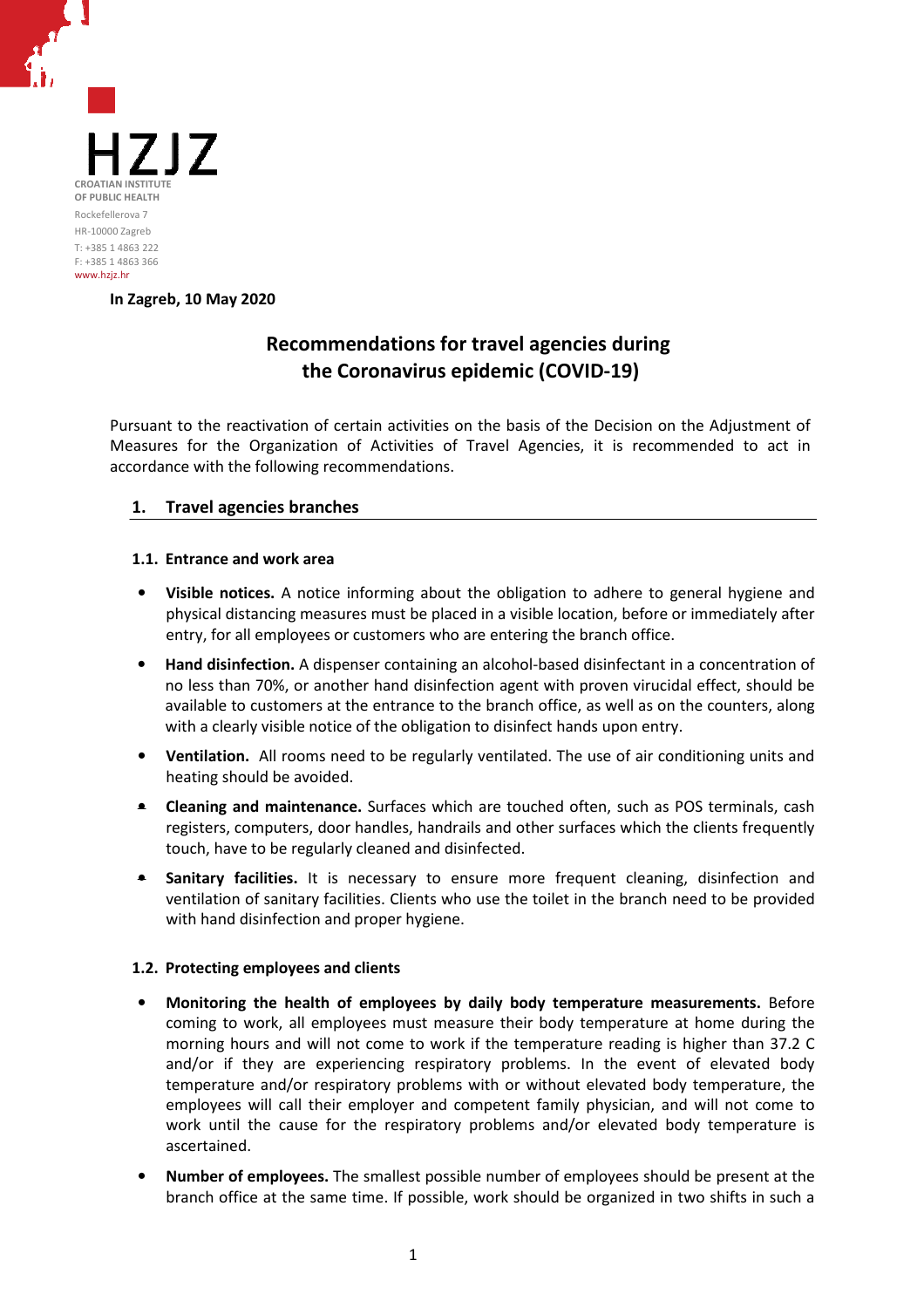717 **CROATIAN INSTITUTE OF PUBLIC HEALTH** Rockefellerova 7 HR-10000 Zagreb T: +385 1 4863 222 F: +385 1 4863 366 www.hzjz.hr

way that there is a half hour interval between the first and second shift, which will be used to clean and disinfect the premises and work surfaces.

- **Number of clients**. The number of clients in the branch office needs to be limited. After the allowed number of clients enters the facility further entry is only possible after one of the clients leaves, and in such a way that one client may enter for each client that has left.
- **Physical distancing**. If possible, it is necessary to ensure a physical distance of 1.5 m between the employee's *work areas*, and if that's not possible, it is necessary to ensure the use of face masks. If possible, ensure a physical distance of 1.5 m *between employee and client* while they are communicating.
- **Protective equipment.** The staff should use face masks, which cover the nose and mouth, while they are interacting with a client, and they should also have at their disposal a disinfectant with which they will regularly disinfect their hands. The employer is obligated to provide face masks and disinfectants for the employees.
- **Contactless payment.** Facilitate and advise clients to use contactless payment. It is advised to move the POS terminal and printer closer to the clients in order to maintain physical distance between the employee and client during the entry of the PIN number and invoicing. The POS terminals and printers have to be wiped down with a disinfectant after each transaction.

## **2. Passenger transport organized by the travel agency**

The recommendations refer to the implementation of measures during passenger excursions organized by the travel agencies during the coronavirus epidemic in order to protect the crew and passengers, and with vehicle occupancy adhering to the 1.5 m physical distancing measure.

## **2.1. Transport of passengers by buses, passenger cars or vans**

- **Visible notices.** A notice on the obligation to adhere to physical distancing (every other seat should remain unoccupied, passengers should sit diagonally behind each other - zig-zag), wearing face masks and hand disinfectant must be placed at the entrance to the means of transport. The agency is obliged to warn passengers before departure that they are obligated to have their own masks, gloves and disinfectants, but must also be able to provide them to the passengers if they haven't brought them. The agency is obligated to provide face masks and gloves to its employees.
- **Hand hygiene.** Whenever possible wash your hands with soap and water for 20 seconds while traveling, and when this is not possible, use disinfectants containing 70% alcohol or other hand disinfectant with proven virucidal effect. Hands have to be washed prior to entering the vehicle, after leaving the vehicle, after cleaning the vehicle or when the hands are visibly dirty, as well as in all other recommended situations (after going to the toilet, before eating, before and after touching your face, and similar). A disinfectant has to be available at the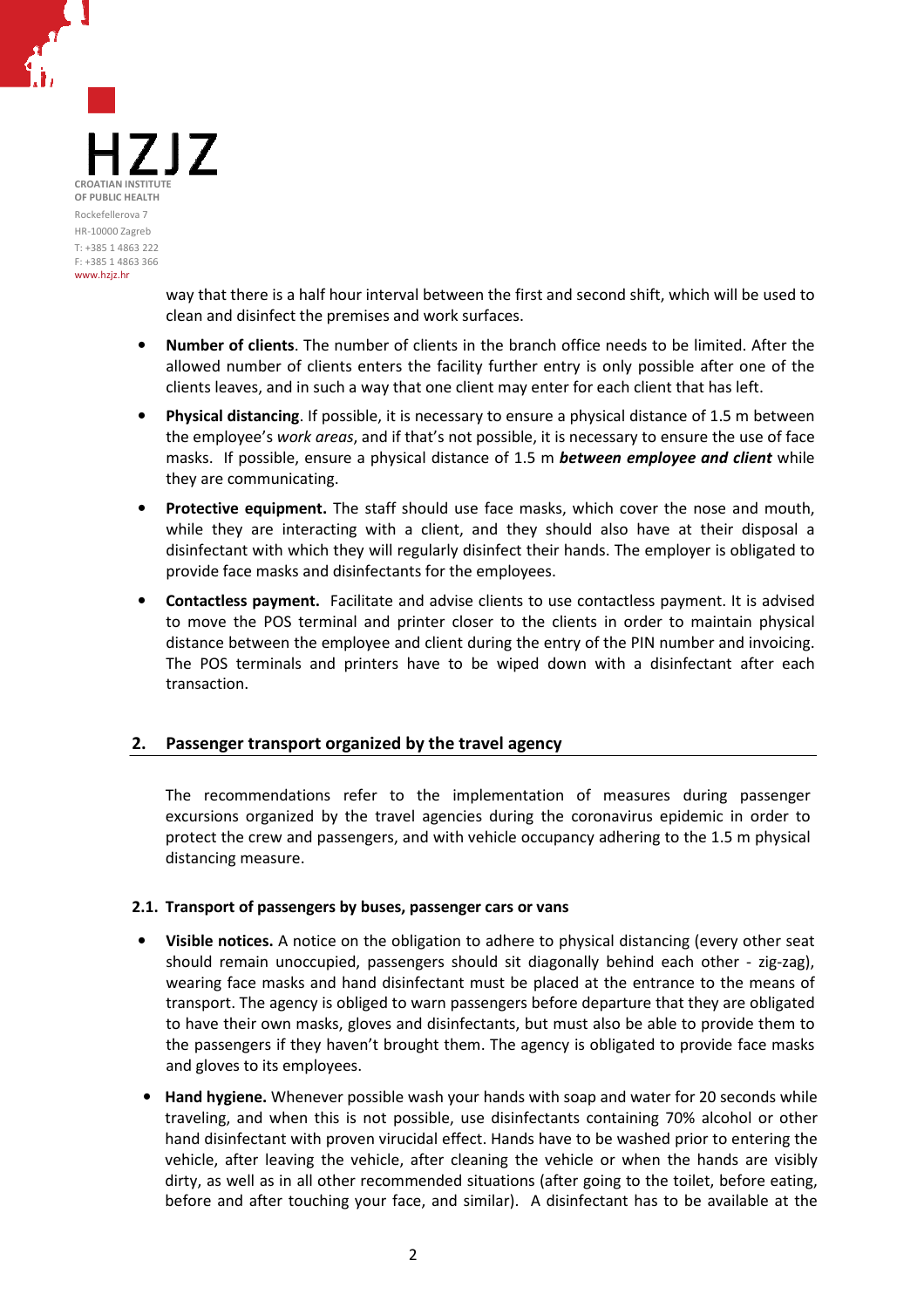77 **CROATIAN INSTITUT OF PUBLIC HEALTH** Rockefellerova 7 HR-10000 Zagreb T: +385 1 4863 222 F: +385 1 4863 366 www.hzjz.hr

entrance to the vehicle, and hands have to be disinfected when entering the bus (staff and passengers).

- **Driver seat hygiene.** Maintain the cleanliness of the driver's cab and your work environment the cab by wiping down the surfaces daily, preferably several times a day, with a surface disinfectant. Especially take care to wipe down surfaces which are frequently touched, such as door handles, the wheel, dashboard and similar.
- **Driving with a face mask.** If the face mask is not preventing the driver from safely operating the vehicle, it's recommended that he should wear a face mask while driving. The face mask should be changed regularly, and especially when it becomes damp and wet. The hands should be washed with warm water and soap, or disinfected, before and after removing the face mask. Used disposable masks are placed in garbage bags which are placed in lidded bins.
- **Hygiene and air conditioning units, heating and ventilation units.** The interior of a means of transport has to be regularly cleaned and disinfected after each trip, during which special attention has to be given to the passengers' head and arm rests, door grab handles and windows. Passenger space has to be regularly ventilated while staying at rest stops. The use of air conditioning units and heating should be avoided. The general recommendation is to ventilate closed spaces by opening windows, and refrain from using ventilation systems. When using ventilation systems, special attention should be given to the state of the filters and maintaining the correct ratio of indoor air exchange rate. The proper functioning of the ventilation and air exchange equipment has to be checked. It is recommended to use ventilation with increased percentage of external air which circulates into the system, and to not use recirculation mode in order to encourage the exchange of air which reduces the concentration of potentially infectious particles.
- **Contact with passengers.** It is necessary to maintain a physical distance of 1.5 m in everyday social contact with passengers and other people. If the drivers are placing the luggage in the luggage compartment, it is necessary that they disinfect their hands afterwards.

## **2.2. Boat excursions**

- **Visible notices.** It is necessary to place a notice on the obligation of maintaining physical distance, to wear face masks in the indoor areas of the tourist ship and disinfect hands when boarding. The agency is obliged to warn passengers before departure that they are obligated to have their own face masks, gloves and disinfectants, but also to provide them if the passengers haven't brought them. The agency is obligated to provide face masks and gloves to its employees.
- **Hand hygiene.** Whenever possible wash your hands with soap and water for 20 seconds while traveling, and when this is not possible, use disinfectants containing 70% alcohol or other hand disinfectant with proven virucidal effect. Hands have to be washed before coming aboard, after disembarking, after cleaning the ship or when the hands are visibly dirty, and in all other recommended situations (after going to the toilet, before eating, before and after touching your face and similar). The disinfectant has to be readily available at the ship's entrance, and hand disinfection is necessary during boarding (staff and passengers).